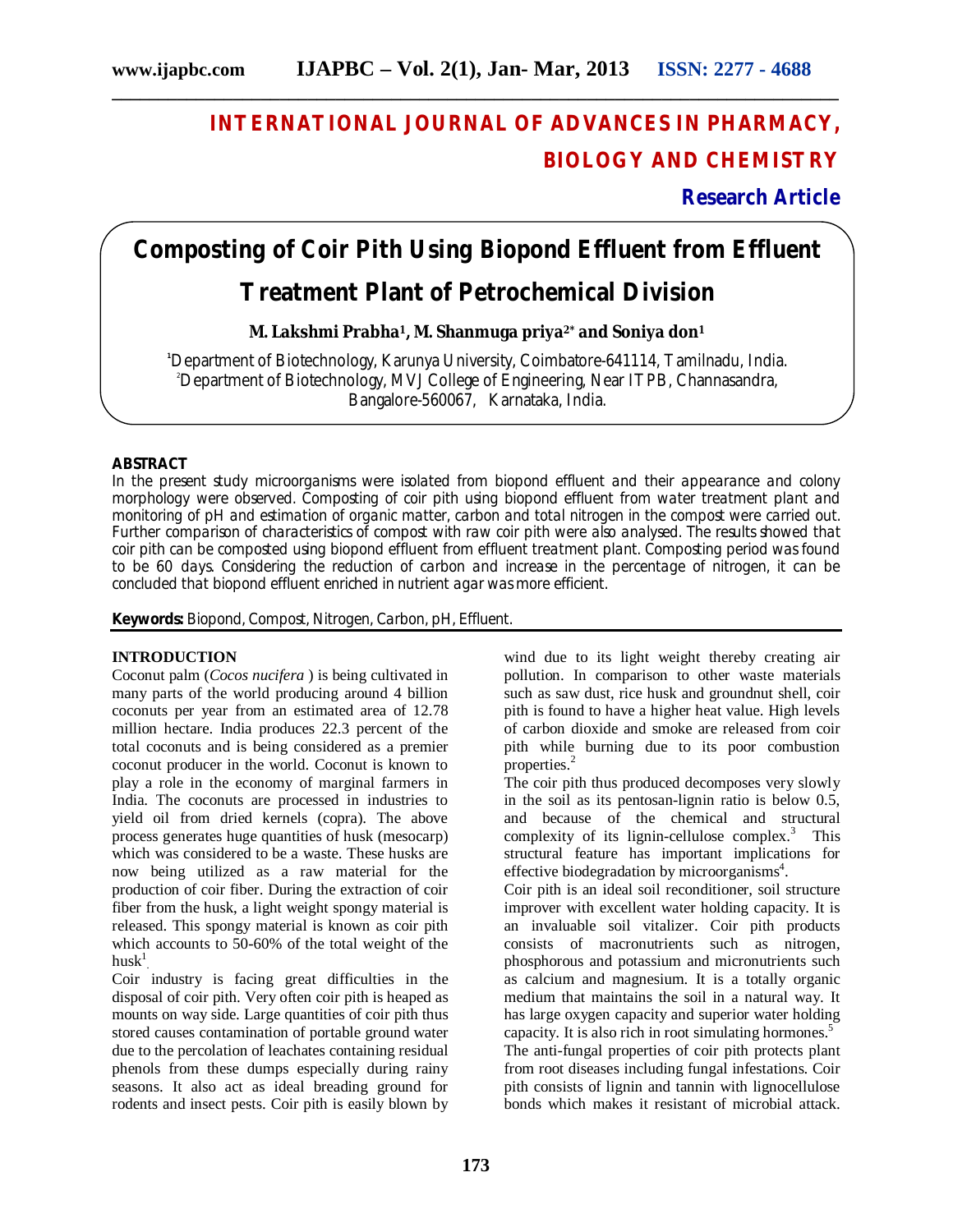**\_\_\_\_\_\_\_\_\_\_\_\_\_\_\_\_\_\_\_\_\_\_\_\_\_\_\_\_\_\_\_\_\_\_\_\_\_\_\_\_\_\_\_\_\_\_\_\_\_\_\_\_\_\_\_\_\_\_\_\_\_\_\_\_\_\_\_\_\_\_\_\_\_\_\_\_\_\_**

The soil coir pith enhances the nutrient carrying capacity of the plant. Coir pith improves water infiltration and nutrient availability to crops. 6 Composted coir pith is ideal for growing plants in pots. It doesn't require much soil as it can hold water for a long time. The humus content of compost is very high. Humus is very vital for the growth of plants.

Coir pith compost have been found to increase yield by improving soil pore space, water holding capacity, and nitrogen content. It helps to improve the texture of the soil. Composting divert coir pith from landfills, reduce some of the risk associated with land filling and produce a valuable by-product.<sup>7</sup>

If the soil is fertile and contain components like micro and macronutrients, many gardening problems can be nullified. Much attention must be paid to keeping it in good condition. The ideal vegetable garden soil is deep, friable, welldrained and has high organic matter content. Proper soil preparation provides the basis for good seed germination and subsequent growth of garden crops. Careful use of various soil amendments can improve the physical and biological condition of soil and provide the best possible starting ground for your crops. Coir pith not only revitalizes your plants, it induces uniformity in growth by enhancing water retention and microbial activity. Coir pith contains high quality of nutrients that keep the soil healthy in a natural way. It acts as a top dressing that helps maintain moisture and reconditions the soil. Coir pith enhances the nutrient carrying capacity of plants.<sup>8</sup>

Sustainable agriculture practices such as this creates a healthy perfect loop from table to earth. Pure and natural, this organic biodegradable matter is an economical and natural alternate for rock wool slabs, peat moss and perlite. This natural spongy coir industry by-product is a perfect organic growing medium for fruits such as strawberry, vegetables such as pepper, cucumber, tomatoes and flowers such as gerbera, gladiola, lily, anthurium and rose. Coir pith is a useful product to produce better yield in the field of agriculture and in home nurseries. This is a new technique proposed for maintaining the growth of plants in the potting medium. The technology proposed in this paper helps to develop the product with less consumption of electricity and labors. The fertile growth of plants during the summer season, in dry lands and also at the time of deficiency of minerals in the soil can be avoided using coir pith product<sup>9</sup>.

Coir pith is richly used as soil less medium of glass houses. In this context, the particle size of the coir pith is very important. Media developed out of coir pith should provide adequate oxygen, water and nutrients for the proper function of root. It also should offer physical support to the plants  $<sup>1</sup>$ .</sup>

#### **MATERIALS AND METHODS**

#### **Isolation and Identification of microorganism in Biopond Effluent**

20 ml nutrient agar was added to each sterile petri plates and solidified. The biopond sample was streaked and the plates were kept in incubator for 24 hrs. The individual colonies formed in the plates and their morphology and appearance was identified.

#### **Composting of coirpith using biopond efflurnt from water treatment plant**

Raw coir pith is obtained from central coir board, kallavor, Alappey, Kerala. The biopond effluent was obtained from the biotreatment section of FACT, Petrochemical Division.

**Sample 1:** 100 ml of biopond effluent was taken in a beaker. To this 200 ml of water was added into it and mixed.

**Sample 2:** prepared 300 ml nutrient broth by adding 3.9g nutrient broth in 300 ml water and autoclaved. Then 25 ml of biopond water was added to it and mixed.100 ml of culture was taken in a beaker to this 200 ml of water was added into it and mixed properly.

**Sample 3:** prepared 300 ml nutrient broth by adding 3.9g nutrient broth in 300 ml water and autoclaved. The colonies were transferred and mixed properly and keep it in shaker for 24 hrs to culture it.100 ml of culture was taken in a beaker and 200 ml of water was added into it and mixed properly.

**Sample 4:** 100 ml of biopond effluent was taken in a beaker. Dissolved 0.1 g of urea in 100 ml water and mixed it with the biopond effluent. 100 ml of water was added into it and mixed thoroughly.

The coir pith was sieved properly to remove any fiber present in it.100 g of coir pith was taken in 4 different containers.Sample 1, Sample 2, Sample 3 and Sample 4 was added to container 1, 2, 3 and 4 respectively.The mixture is mixed properly.If the moisture is not sufficient more water is added and mixed properly.The mixtures were left as a heap for composting.The contents in the containers should be mixed every day for proper aeration. Water should be added according to the demand.The setup should be kept for 60 days to form compost.

### **Monitoring controling and assesment of composting process**

### **Estimation of pH**

25 g of compost was made into suspension in 50 ml of distilled water and shake on a rotary shaker for 2 hrs.and this was Filtered through the Watt man No.1 filter paper under vacuum using a Buchner funnel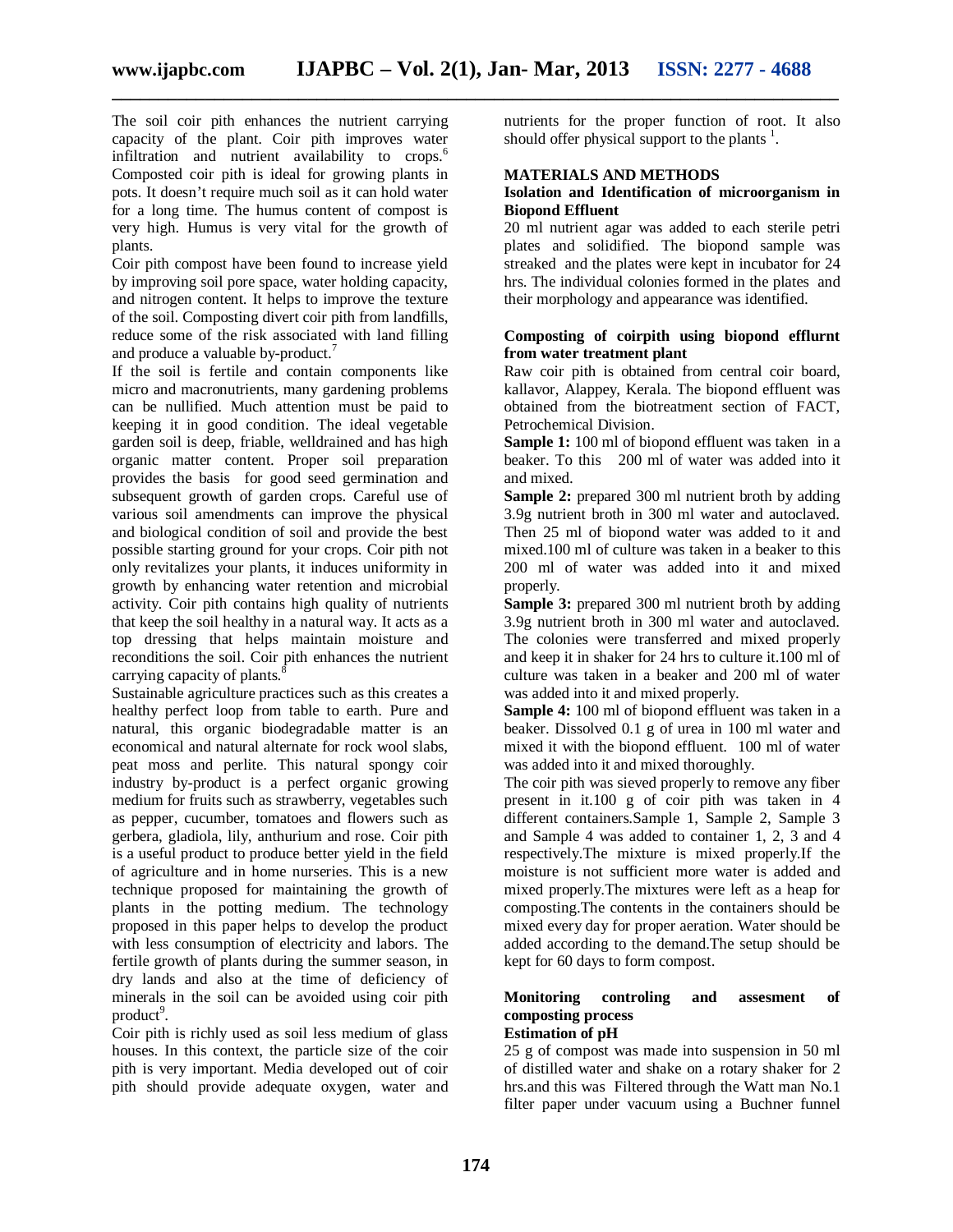and pH was determined.

#### **Determination of total nitrogen by Kjeldhal method**

Sample (0.7-2.2 g) was taken in in digestion flask.  $40ml H<sub>2</sub>SO<sub>4</sub> containing 2 g salicylic acid was added$ and shaked until thoroughly mixed and let stand with occasional shaking for 30 min or more and 2 g Zn dust was added. The flask were shaked and let it stand for 5 min then heated over low flame until frothing ceases. The heat, was turned off and 0.7 g CuSO<sub>4</sub>, 15 g powdered  $Na<sub>2</sub>SO<sub>4</sub>$  were added and boiled briskly until solution was cleared and transferred to 500 ml volumetric flask after giving several washing with water to the digestion flask and this was cooled and made up the volume to the mark. 25 ml aliquot was taken in the distillation flask. Add 300 ml of water and a pinch of Zn dust. Taken 20 ml of standard acid solution in the receiving conical flask and added 4-5 drop of methyl red indicator. The lower end of condenser was fully immersed in acid solution. Added 30 ml of 45% NaOH to the distilling flask gently so that the contents don't mix. Immediately distillation flask was connected to the distillation assembly and swirled to mix the contents. Heated until all ammonia was distilled (at least 50 ml distillate). This was then tested with red litmus paper, if any ammonia was still coming out the receiving flask was removed. The outlet tube was rinsed in to receiving flask with a small amount of distilled water.

#### **CALCULATION**

### Nitrogen percentage =  $\frac{1.401 (V1N1-V2N2)}{W}$

**\_\_\_\_\_\_\_\_\_\_\_\_\_\_\_\_\_\_\_\_\_\_\_\_\_\_\_\_\_\_\_\_\_\_\_\_\_\_\_\_\_\_\_\_\_\_\_\_\_\_\_\_\_\_\_\_\_\_\_\_\_\_\_\_\_\_\_\_\_\_\_\_\_\_\_\_\_\_**

 **W**  $V_1$  = Volume (in ml) of standard acid taken in receiving flask for sample

 $V_2$  = Volume (in ml) of standard NaOH used in titrating standard acid in receiving flask after distilation

 $N1 =$  Normality (in N) of standard acid

 $N2$  = Normality (in N) of standard NaOH

 $W = weight (in gm) of sample taken$ 

#### **Estimation of organic carbon**

Accurately measured 10 g of sample dried in oven at 105  $\degree$ C for 6 hrs in a pre-weighted crucible. The material was ignited in a muffle furnace at  $650\,^{\circ}\text{C}$  to  $700\,^{\circ}\text{C}$  for 6-8 hrs. This was cooled and weighed.

#### **CALCULATION**

Calculate the total organic carbon by the following formula.

**Total organic matter % = initial weight – final weight Weight of sampl taken**

$$
Total carbon % = \underline{Total organic matter} 1.724
$$

#### **Comparision of characteristics of compost with raw coir pith**

To compare the various characteristics of compost with coir pith such as:

- a) carbon
- b) nitrogen
- c)  $C: N$
- d) pH

#### **RESULTS AND DISCUSSIONS Isolation and Identification Of Microorganism In**

## **Biopond Effluent**

Three different types of colonies were isolated from the biopond effluent. The morphology and appearance of the isolated organisms were studied as

| <b>Table 1: Morphology and Appearance</b> |  |
|-------------------------------------------|--|
|-------------------------------------------|--|

| Colony       | Plate 1 | Plate 2 | Plate 3 |
|--------------|---------|---------|---------|
| Colour       | White   | White   | Yellow  |
| <b>Shape</b> | Round   | Spread  | Round   |
| Nature       | Slimy   | Rough   | Smooth  |

The white round colony was found to be more prominent in nutrient agar. As its growth was found to be more favorable, it was cultured in nutrient broth for aiding in composting.

#### **Composting of coirpith using biopond efflurnt from water treatment plant**

All the 4 experimental setup were given the same environmental conditions. The coir pith in container 4 had a darker shade compared to others due to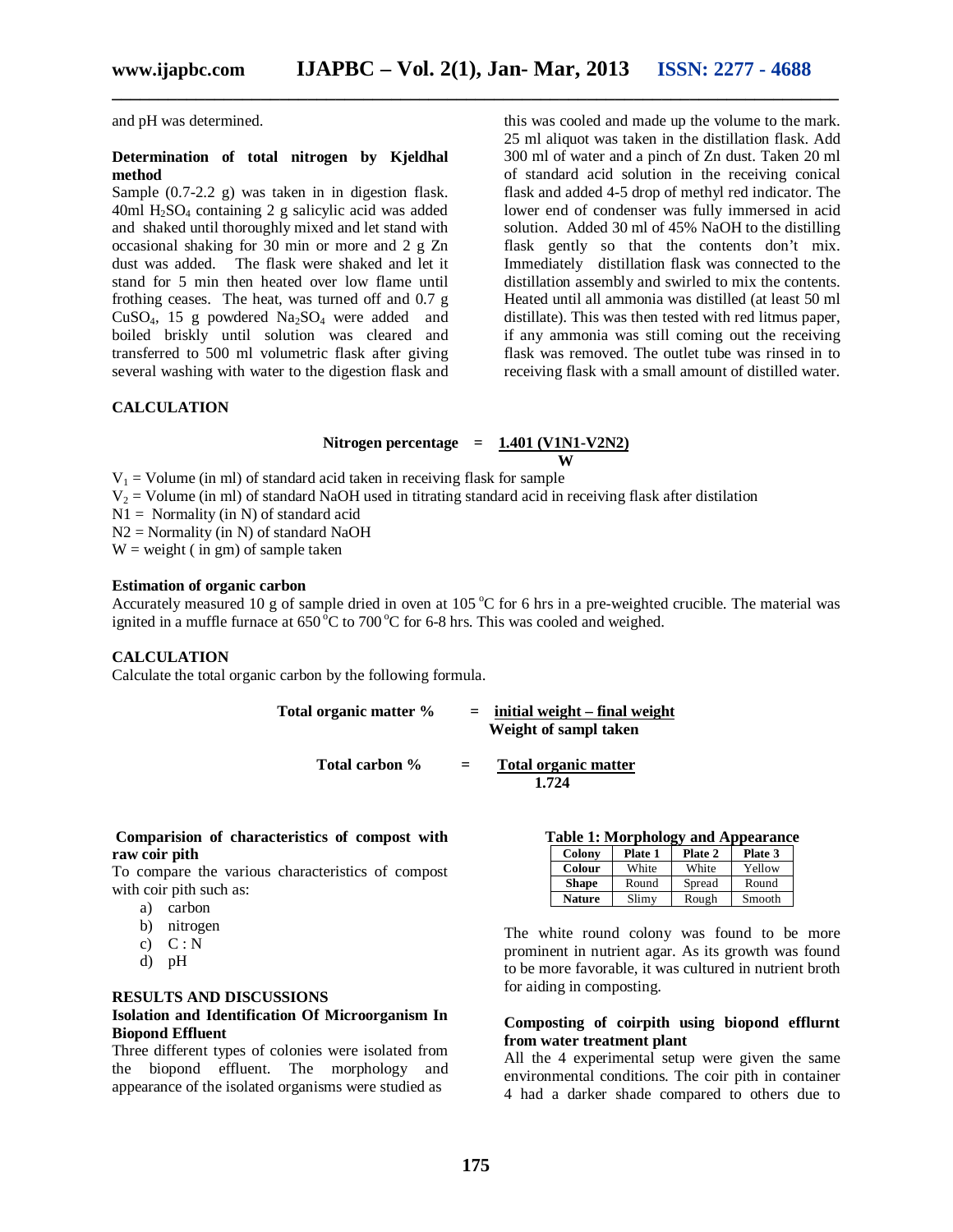presence of urea. The color of the 4 composts started to change from brown to black eventually. As well as there was reduction in volume in all composts. The

composts were powdered when compared to the initial condition.

#### **Monitoring controling and assesment of composting process**

| rabic 2. Assessment or composing process                  |                            |                |                      |                                                   |                                                                 |  |
|-----------------------------------------------------------|----------------------------|----------------|----------------------|---------------------------------------------------|-----------------------------------------------------------------|--|
| S. No.                                                    | <b>SAMPLE</b>              | <b>DAY</b>     | pН                   | % OF CARBON<br><b>CONTENT IN</b><br><b>SAMPLE</b> | $%$ OF<br><b>NITROGEN</b><br><b>CONTENT IN</b><br><b>SAMPLE</b> |  |
| $\mathbf{1}$                                              | Raw CP                     | $\mathbf{0}$   | 5.70                 | 54.60                                             | 0.37                                                            |  |
| $\mathbf{1}$<br>$\frac{2}{3}$                             | Expt:1<br>Expt:1<br>Expt:1 | 21<br>42<br>63 | 6.13<br>6.02<br>5.75 | 54.17<br>53.83<br>53.54                           | 0.48<br>0.85<br>0.86                                            |  |
| $\mathbf{1}$<br>$\overline{\mathbf{c}}$<br>$\overline{3}$ | Expt:2<br>Expt:2<br>Expt:2 | 21<br>42<br>63 | 6.23<br>5.92<br>5.81 | 53.27<br>53.28<br>52.59                           | 0.43<br>0.95<br>0.99                                            |  |
| $\,1\,$<br>$\overline{\mathbf{c}}$<br>$\overline{3}$      | Expt:3<br>Expt:3<br>Expt:3 | 21<br>42<br>63 | 6.22<br>6.15<br>5.9  | 53.84<br>53.53<br>52.36                           | 0.74<br>0.87<br>0.96                                            |  |
| $\mathbf{1}$<br>$\overline{\mathbf{c}}$<br>3              | Expt:4<br>Expt:4<br>Expt:4 | 21<br>42<br>63 | 6.26<br>5.61<br>5.47 | 54.35<br>53.90<br>53.54                           | 0.91<br>1.03<br>1.10                                            |  |

#### **Table 2: Assessment of composting process**

**\_\_\_\_\_\_\_\_\_\_\_\_\_\_\_\_\_\_\_\_\_\_\_\_\_\_\_\_\_\_\_\_\_\_\_\_\_\_\_\_\_\_\_\_\_\_\_\_\_\_\_\_\_\_\_\_\_\_\_\_\_\_\_\_\_\_\_\_\_\_\_\_\_\_\_\_\_\_**

#### **Monitoring of pH**

Normal pH of coir pith was 5.70. Initially the pH of coir pith increased due to addition of samples for composting. But as composting process continued, the pH was coming down to its normal level. Initially the order of pH was :

 $\exp 4$  >  $\exp 3$  >  $\exp 2$  >  $\exp 1$ 

After composting the order was: Exp  $3 > exp 2 > exp 1 > exp 4$ 

#### **Assessment of carbon**

The percentage of carbon in raw coirpith was very high ( 54.60 ). As the composting proceeds the percentage of carbon also reduced.



**Fig. 1: Assessment of carbon**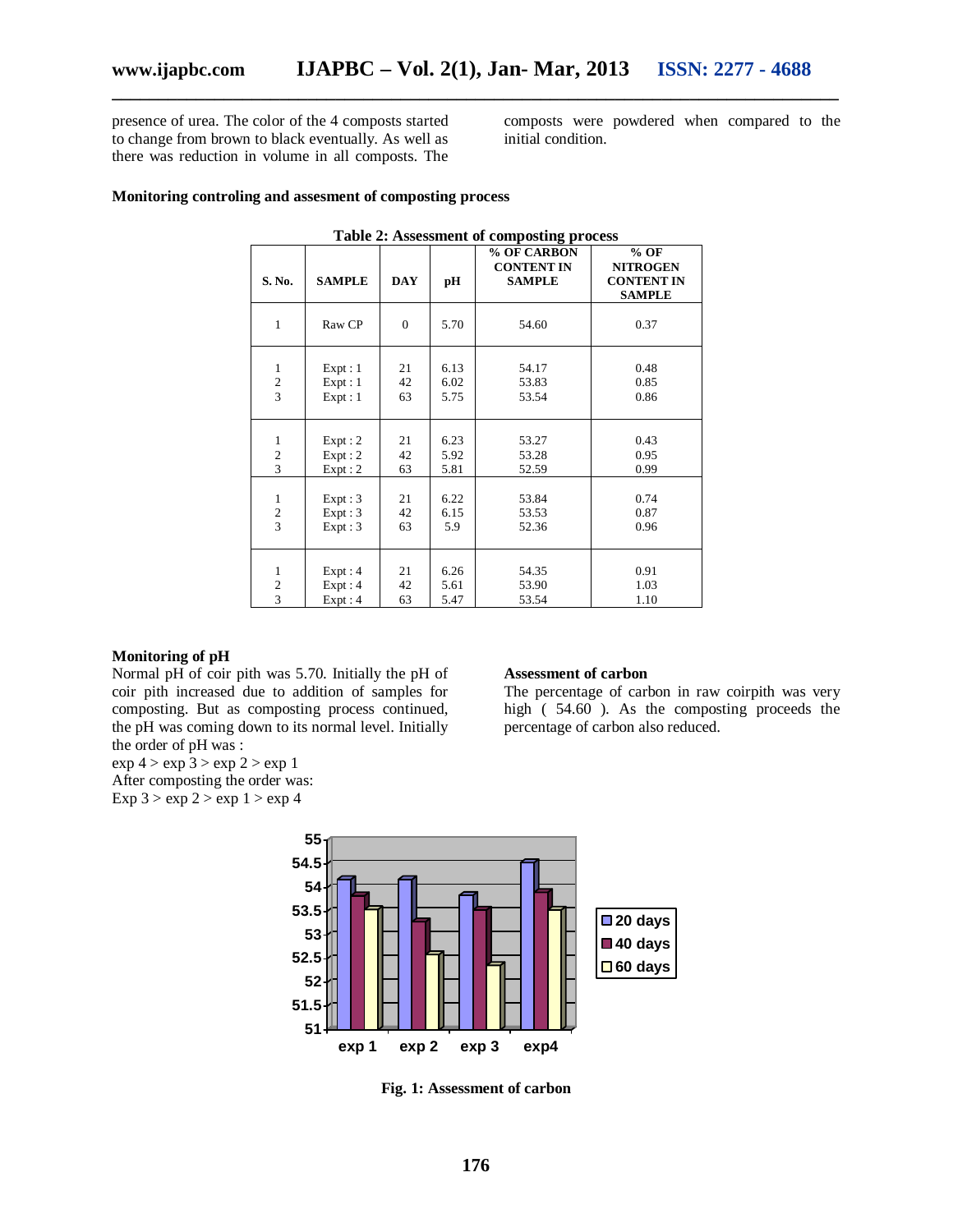The reduction of carbon in exp 2 (enriched biopond effluent) is more prominent than the other experiments. So enriched biopond can be considered more efficient for carbon reduction.

#### **Assessment of nitrogen**

The percent of nitrogen in raw coir pith was about 0.34% which is very low. As the composting proceeds the percentage of nitrogen also increased.



**Fig. 2: Assessment of nitrogen**

The maximum increase in nitrogen is found in exp 4. but due to the presence of urea , the nitrogen content in that sample was high compared to other sample. When we consider individually the increase in the amount of nitrogen is more in exp 2 ( enriched

biopond effluent ) compared to exp 4 ( urea with biopond effluent ) there is an increase of .47 % in exp 2 where as there is only an increase of .19 % in case of exp 4. So enriched biopond effluent have more effect on increasing nitrogen content.

| characteristics | Raw coir pith | Compost 1 | Compost 2 | Compost 3 | Compost 4 |
|-----------------|---------------|-----------|-----------|-----------|-----------|
| рH              | 5.70          | 5.87      | 5.88      | 5.90      | 5.47      |
| % Carbon        | 54.60         | 53.54     | 52.59     | 53.53     | 53.54     |
| % Nitrogen      | 0.37          | 0.86      | 0.95      | 0.96      | 1.10      |
| $C: N$ ratio    | 147.57        | 62.25     | 55.37     | 55.76     | 48.67     |

 **Table 3: Comparision of composts with raw coir pith**

#### **Comparision of composts with respect to pH**

The pH of the compost was in range of normal coir pith. After composting the order of pH was found to be compost  $3 >$  compost  $2 >$  compost  $1 >$  raw coir pith > compost 4. The effect of compost with respect to pH was studied.<sup>10</sup>

#### **Comparison of composts with respect to C : N ratio**

The carbon: nitrogen ratio is an important factor for microbial growth as well as plant growth. The C : N ratio should be between 30 : 1 to 20 : 1 for an efficient compost. The C : N ratio of raw coir pith is 147.57.  $11$  reported the The C : N ratio of raw coir pith is to be 120.6